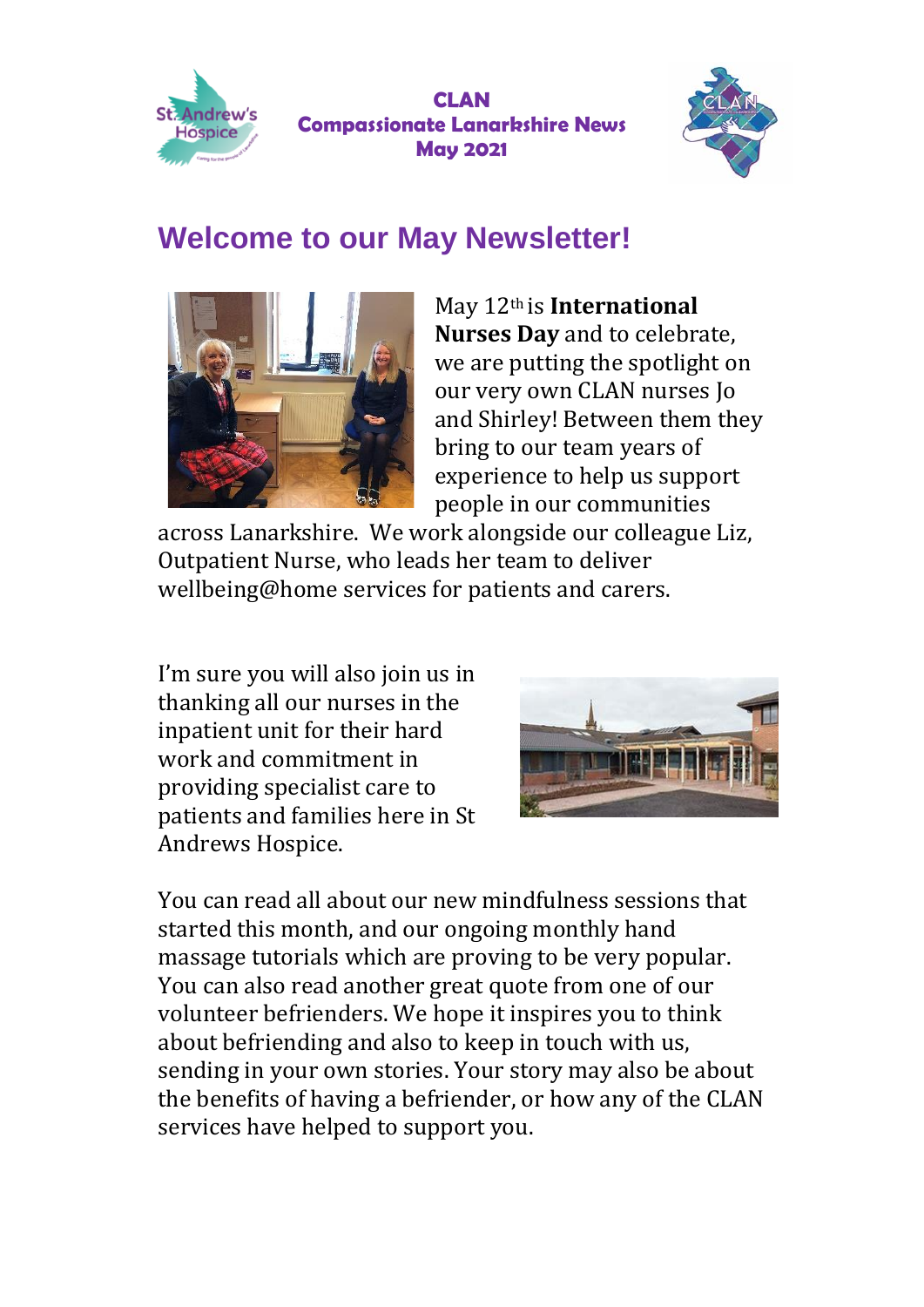



We have also highlighted two awareness weeks for you this month - Mental Health and Dying Matters. Please take the time to have a read and think about what is important to you. If you would like more help or information regarding these matters, please get in touch with us here at CLAN.

Enjoy the puzzle on the back page and we will see you next month!

Our CLAN team continue to develop our services to include telephone or near me video calls, delivering emotional support to clients and carers and linking with other services to provide practical help. Our team, consisting of coordinators, support workers and complementary therapists have worked hard during this pandemic to continue to deliver holistic care to clients and carers. We have developed the service to deliver mindfulness groups also.

### **Mindfulness Sessions**



Our first mindfulness group is underway! Mindfulness can help to reduce stress, relax the body and mind, enhance mood, aid with sleep and allow us to think with more clarity. A mindfulness journal will be sent to you to complete in your own time so you can reflect on your own mindfulness journey. We are planning ahead for our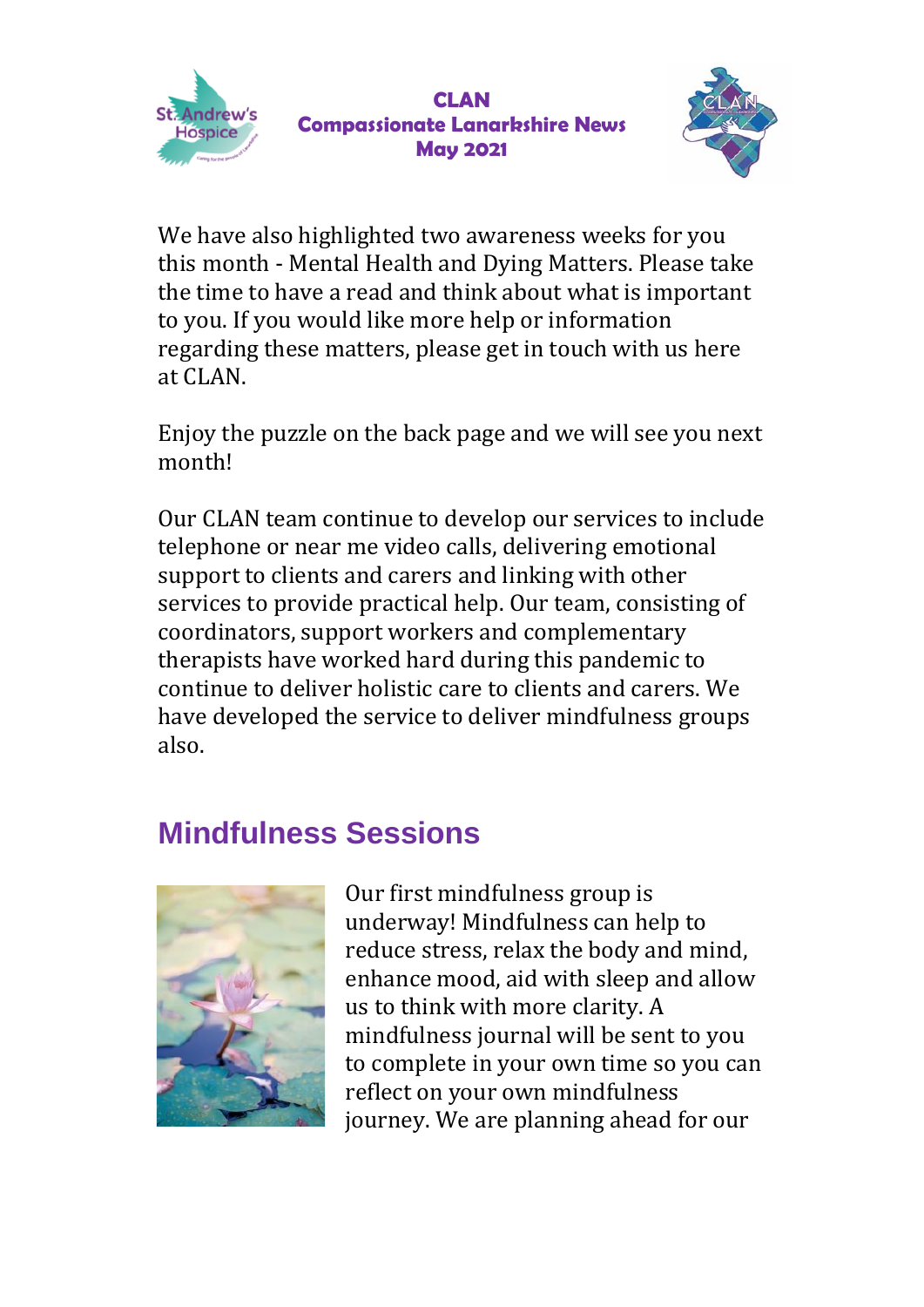



next group in July. Please email us at referral@clan-lan.uk if you would like further information

You can also check out Shirley's videos here: [https://www.st-andrews-hospice.com/patients-and](https://www.st-andrews-hospice.com/patients-and-families/outpatient-services/wellbeing-resources/#tab-id-3)[families/outpatient-services/wellbeing-resources/#tab](https://www.st-andrews-hospice.com/patients-and-families/outpatient-services/wellbeing-resources/#tab-id-3)[id-3](https://www.st-andrews-hospice.com/patients-and-families/outpatient-services/wellbeing-resources/#tab-id-3)

### **Mindfulness Resources**



We have a range of mindfulness resources for you, including activity books, colouring books, audio books and many more!

## **Hand Massage Tutorials**



Are you a carer? Would you like to learn hand massage? In partnership with Lanarkshire Carers, we are running online Zoom hand massage workshops in daytime, evening and weekend

sessions. We still have places available for the following dates: Friday 21st May at 11am, Saturday 19th June at 2pm and Friday 16th July at 6pm. Please contact 01236 766951 for more information or you can email [gemma.russell@standrews.scot.nhs.uk.](mailto:gemma.russell@standrews.scot.nhs.uk)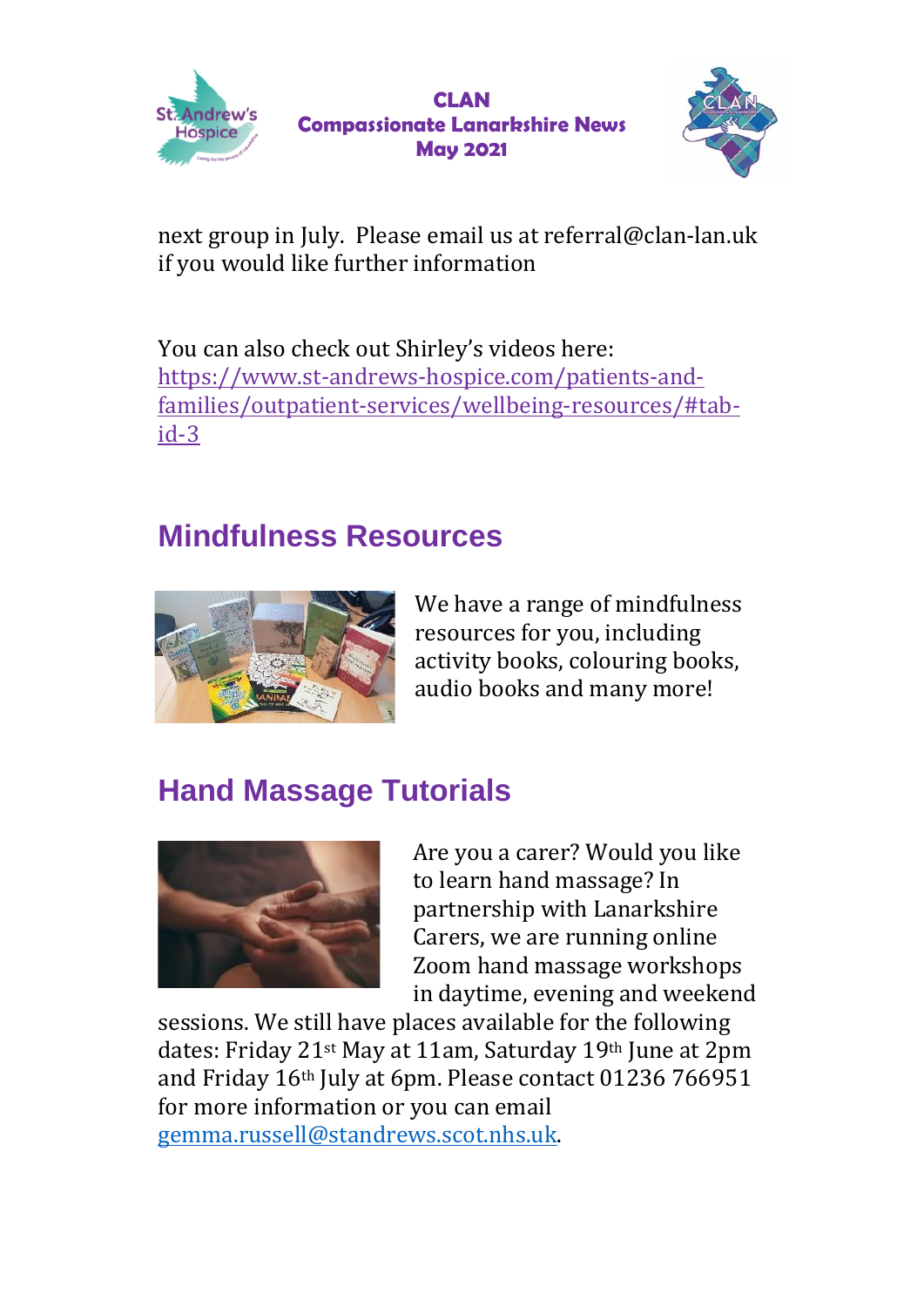



## **Befriending**



#### **CLAN Befrienders – Another way to reach out and stay connected!**

Would you like to have a telephone befriender until face-

to-face visits resume? We will help you identify if you would benefit from regular support from a Befriender and match you with one of our volunteers that we think would best suit. Their role is to provide friendship, companionship, support and a listening ear over the telephone or virtually over Zoom, Skype, WhatsApp or Facetime.

# **Could you be a CLAN Befriender?**

Befriending makes such a huge difference in communities and in people's lives. With continued lockdown restrictions in place, this pandemic has seen our patients more isolated than ever. St. Andrews Hospice are looking for people willing to give half an hour of their time to make a call to check in, say hello and offer a friendly voice. If befriending is something that is of interest to you or someone you know please get in touch with Jo McIntyre on 01236 766951.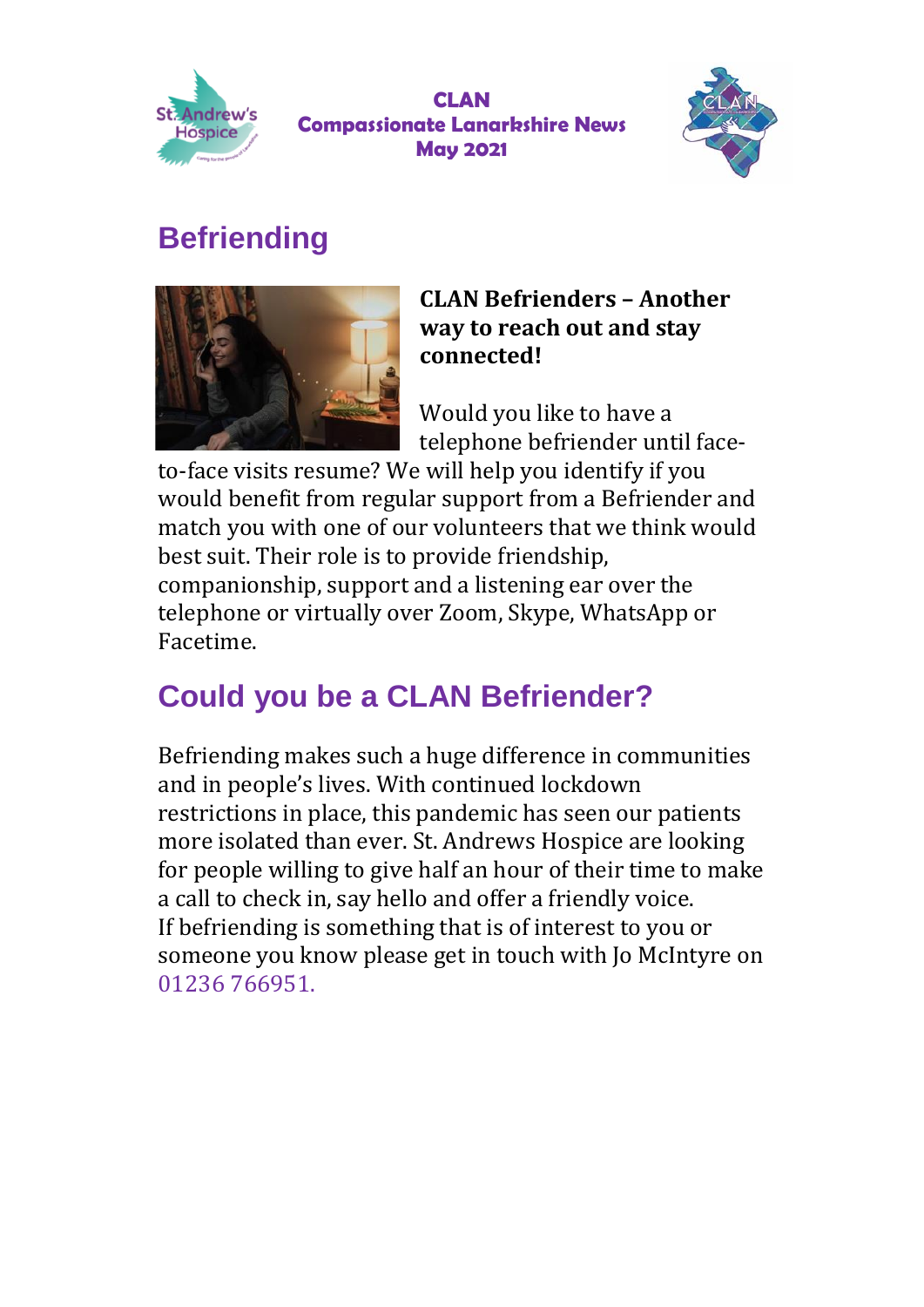

**CLAN Compassionate Lanarkshire News May 2021**



## **Befriender Quotes**

*"When I started volunteering 11years ago, I was in the hospice cafe and on reception for years where we had a book where we could read any updates. Being on the premises, I was interacting with all the staff. Working remotely, I don't have that. I think the Hospice is a fabulous place for patients & volunteers and I want to help in any way I can."* Lindsay, Hospice Volunteer and Befriender

### **Easter Quiz for Befrienders**



The CLAN Easter quiz for befrienders took place on Friday 26th March and a good time was had by all! Congratulations to our quiz winner John, who very kindly donated his winning prize of an Easter egg back to the hospice.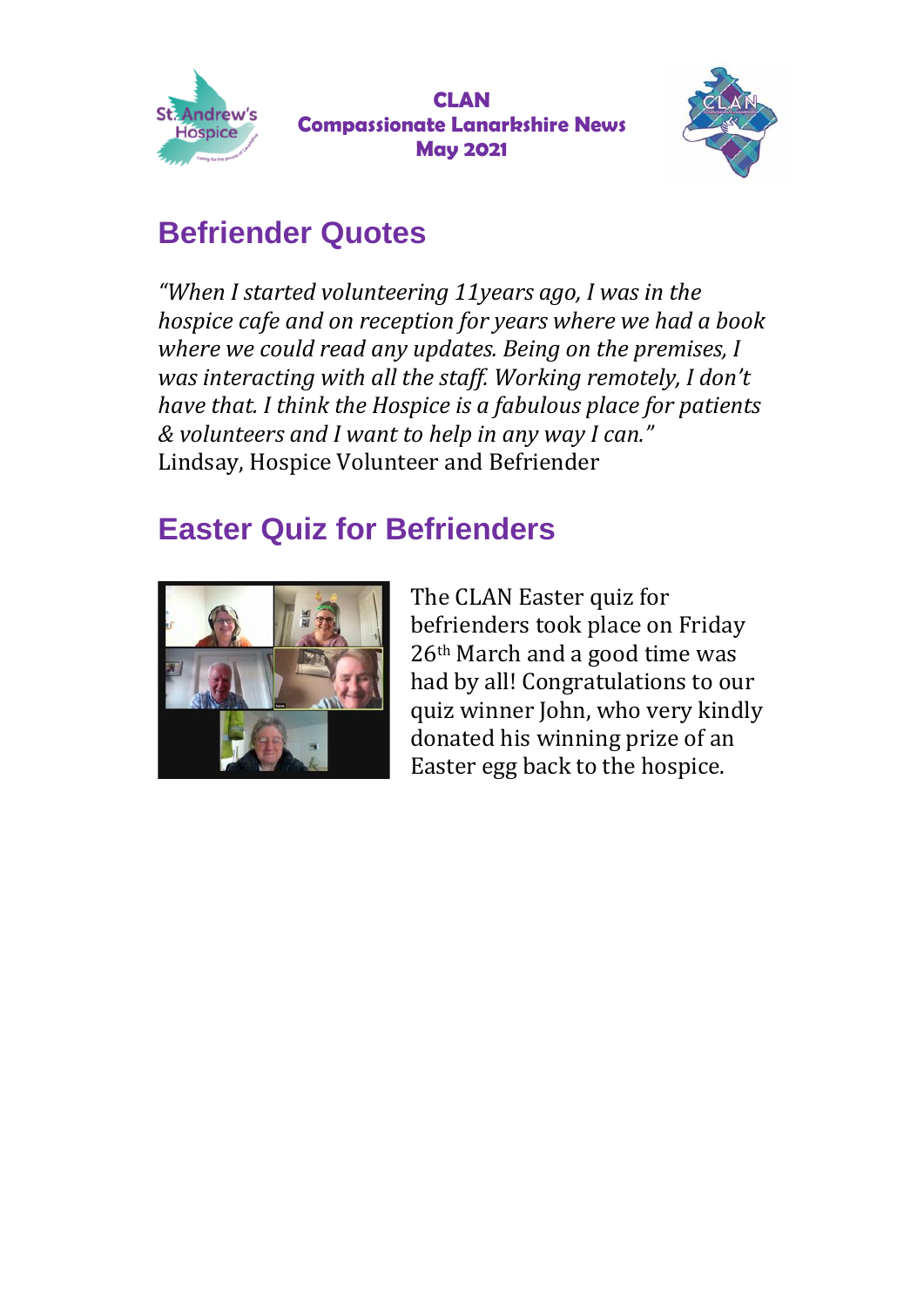

**CLAN Compassionate Lanarkshire News May 2021**



#### **Mental Health Awareness Week 10th-16th May**



This year's theme is nature, and studies have shown the powerful benefits of nature for our mental health. Just being outside and taking time to be mindful of our surroundings: how the

bark of a tree feels, plants, the smell of flowers, the sound of birdsong, wildlife, feeling the sun, rain or wind on our faces, the clouds in the sky, how the ground feels under our feet…even indoors nature can lift our spirits when we care for a houseplant, watch flowers grow or birdwatch from our windows.

For further information and resources, visit [https://www.mentalhealth.org.uk/campaigns/mental](https://www.mentalhealth.org.uk/campaigns/mental-health-awareness-week/why-nature)[health-awareness-week/why-nature](https://www.mentalhealth.org.uk/campaigns/mental-health-awareness-week/why-nature)

## **Dying Matters Awareness Week 10th-16th May**



#### **Patient & Family Support**

The Patient & Family Support team at St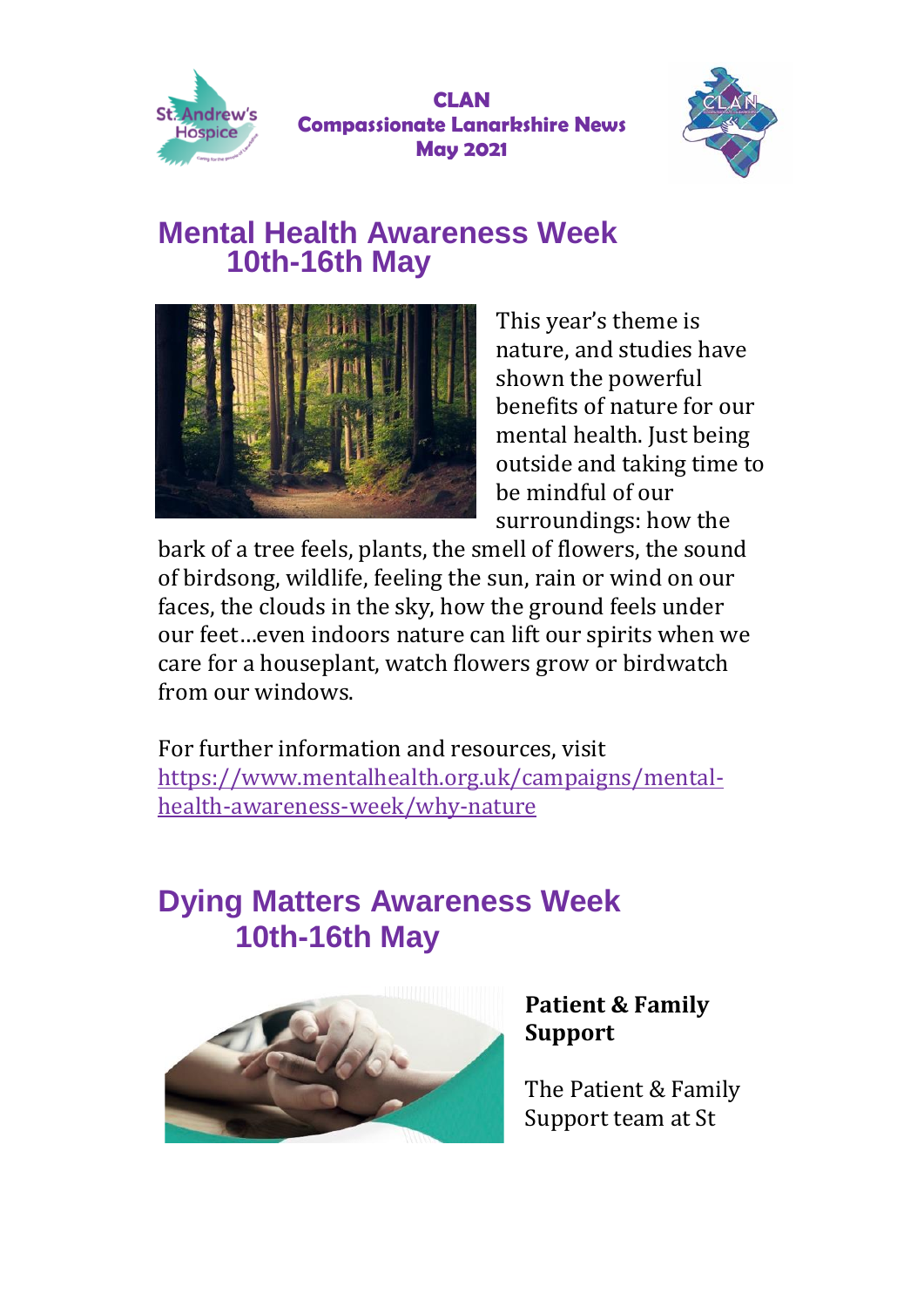



Andrew's Hospice are here to support patients' families in addition to patients, responding to and addressing emotional, psychological, social and spiritual needs.

*We normally offer a range of bereavement support services but sadly, due to the coronavirus outbreak, this isn't currently possible. The safety of our service users, volunteers and staff is paramount.*

We appreciate that many people will be dealing with the stresses associated with this disruption to life, as well as maybe coping with a bereavement and/ or carer responsibilities. We want to ensure that you still have the opportunity of support.

Our Patient & Family Support Team are providing a call back service to those who are most in need of support. To arrange a call, please visit[: https://www.st-andrews](https://www.st-andrews-hospice.com/covid-19-support/bereavement-support/)[hospice.com/covid-19-support/bereavement-support/](https://www.st-andrews-hospice.com/covid-19-support/bereavement-support/) or telephone 01236 772022 or 01236 772024

For more information and advice, you can also visit <https://www.dyingmatters.org/AwarenessWeek> Good Life, Good Death, Good Grief are holding 'Demystifying Death Week'  $10<sup>th</sup> - 16<sup>th</sup>$  May in Scotland coinciding with Dying Matters week. Find more information here:

[https://www.goodlifedeathgrief.org.uk/content/awarenes](https://www.goodlifedeathgrief.org.uk/content/awareness_week_2021/) [s\\_week\\_2021/](https://www.goodlifedeathgrief.org.uk/content/awareness_week_2021/)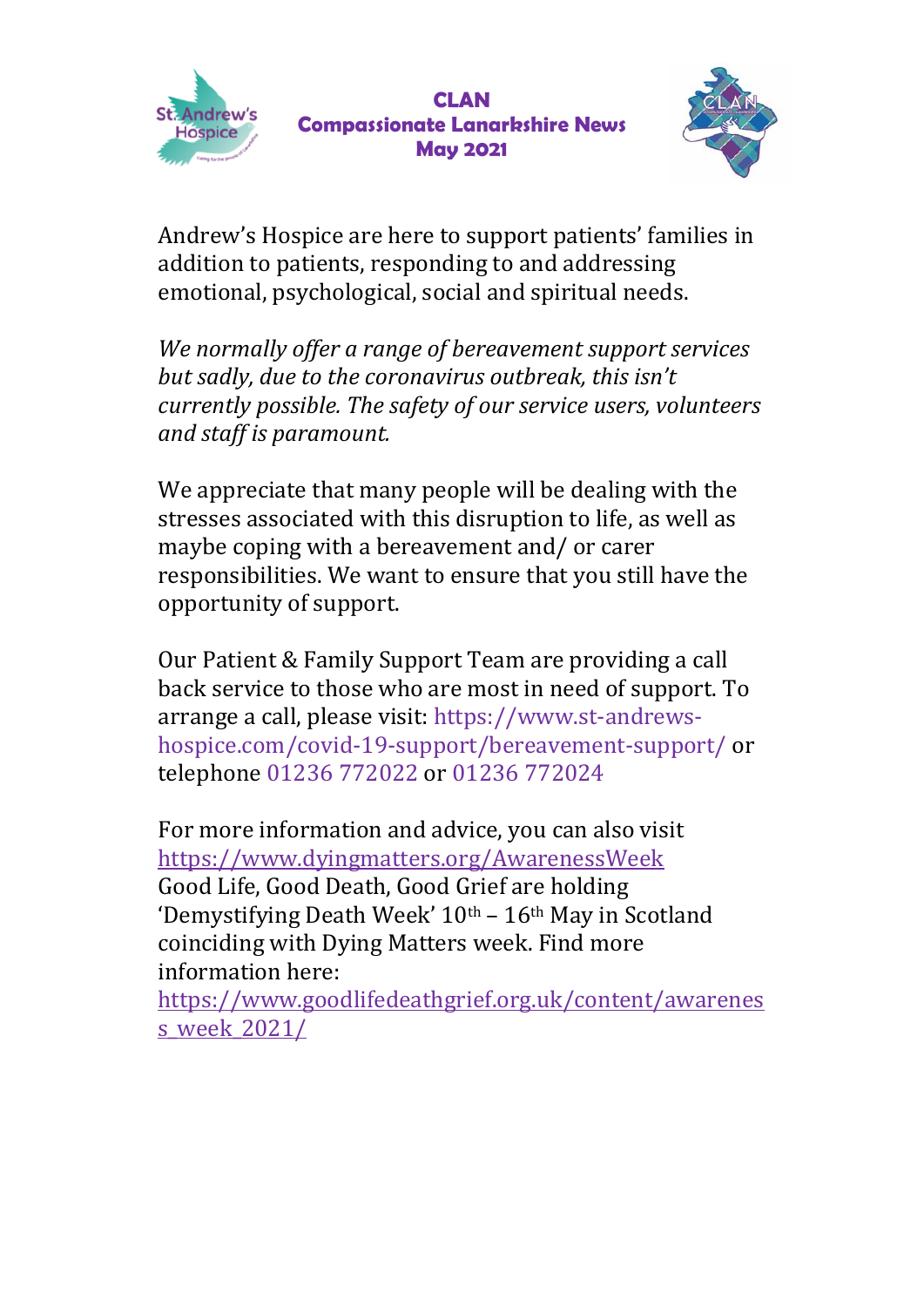



## **Further Resources**

Visit our Hospice website here: [https://www.st-andrews-hospice.com](https://www.st-andrews-hospice.com/)

Alternatively, you can scan this QR code with your smartphone camera to access the hospice website on your phone:





Like us on Facebook **[facebook.com/StAndrewsHospice1](http://facebook.com/StAndrewsHospice1)**



Follow us on Twitter **[twitter.com/StAndrewHospice](http://twitter.com/StAndrewHospice)**



Follow us on Instagram **[instagram.com/standrewshospice](http://instagram.com/standrewshospice)**